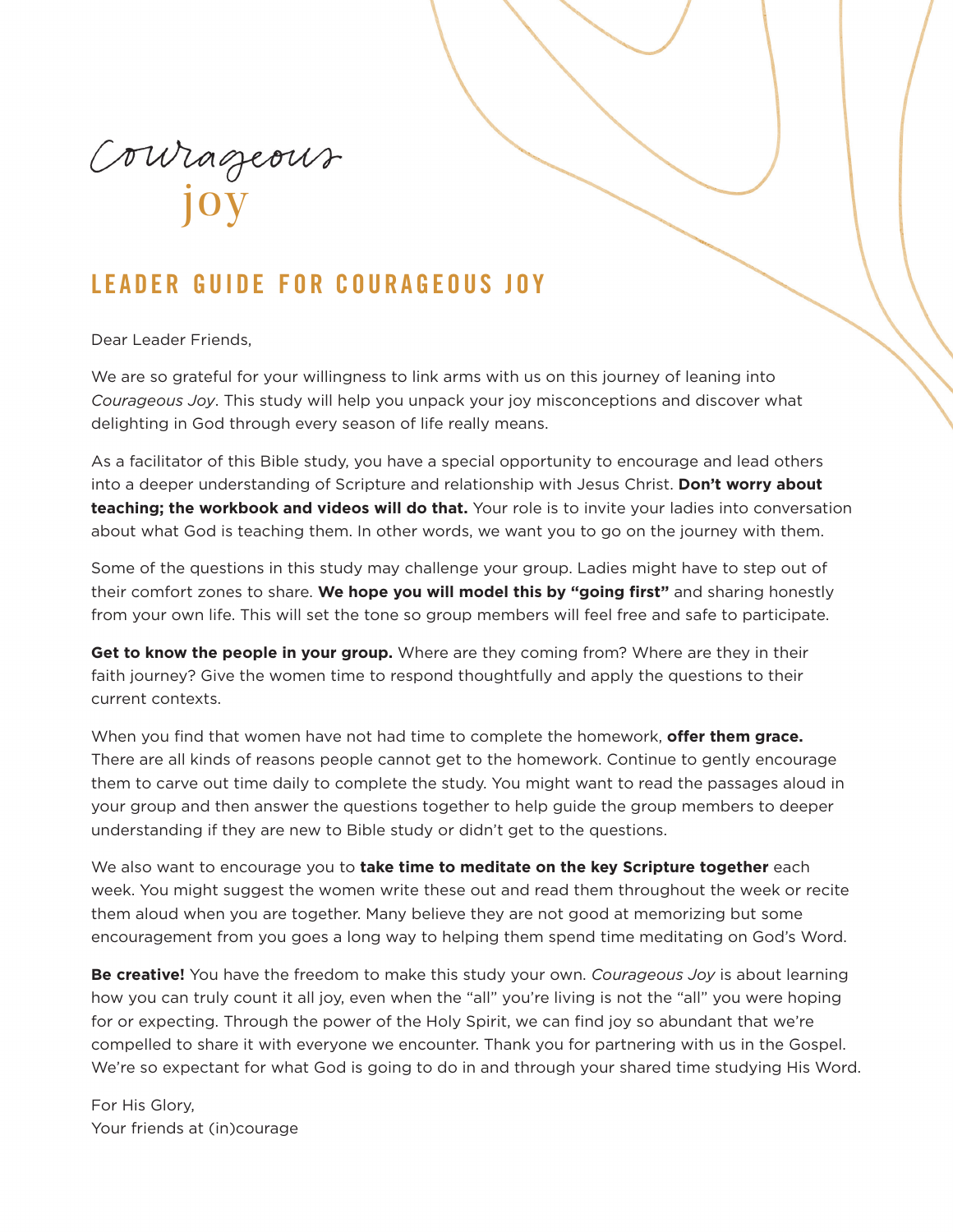# **AS YOU LEAD**

*Courageous Joy* is a great study for small group use. If you're doing it with a group, we recommend allowing at least 45-60 minutes for discussion and group time. Keep groups small enough so that you can really dig in deep.

We know each group situation will be unique. Some of you may be meeting with one or two friends, while others might be gathering a group of 8-10 women from your church or neighborhood. Some of you may be meeting online, while others are coming together in a home or around a table.

We want to encourage you to make this time your own. Pay attention to the unique needs of your group. Never underestimate the power of praying for discernment as you lead.

#### **Here are some quick tips for leading discussion groups:**

- 1. Choose the length of time to meet and communicate the dates with your group. This will help people plan ahead and know the commitment from the start.
- 2. Carve out some time for your group to get to know each other. Remind them about confidentiality. Ask God to give you a genuine love and sensitivity toward each member.
- 3. When you meet, focus on main themes and how God is working in individual hearts.
- 4. Model authenticity and vulnerability for your group.
- 5. Invite women to the discussion even if they haven't finished the homework.
- 6. Sometimes a woman might dominate the conversation. You might give her a job to help you or enlist her help to get others to participate.
- 7. Ask questions and allow for silence to engage the quieter women or women who need some time to process.
- 8. If someone shares something deep and personal, even emotional, take time to look them in the eye and thank them for taking that risk and sharing.
- 9. Resist the urge to counsel women; instead, pray for them.
- 10. Challenge women to meditate on and memorize Scripture during this season.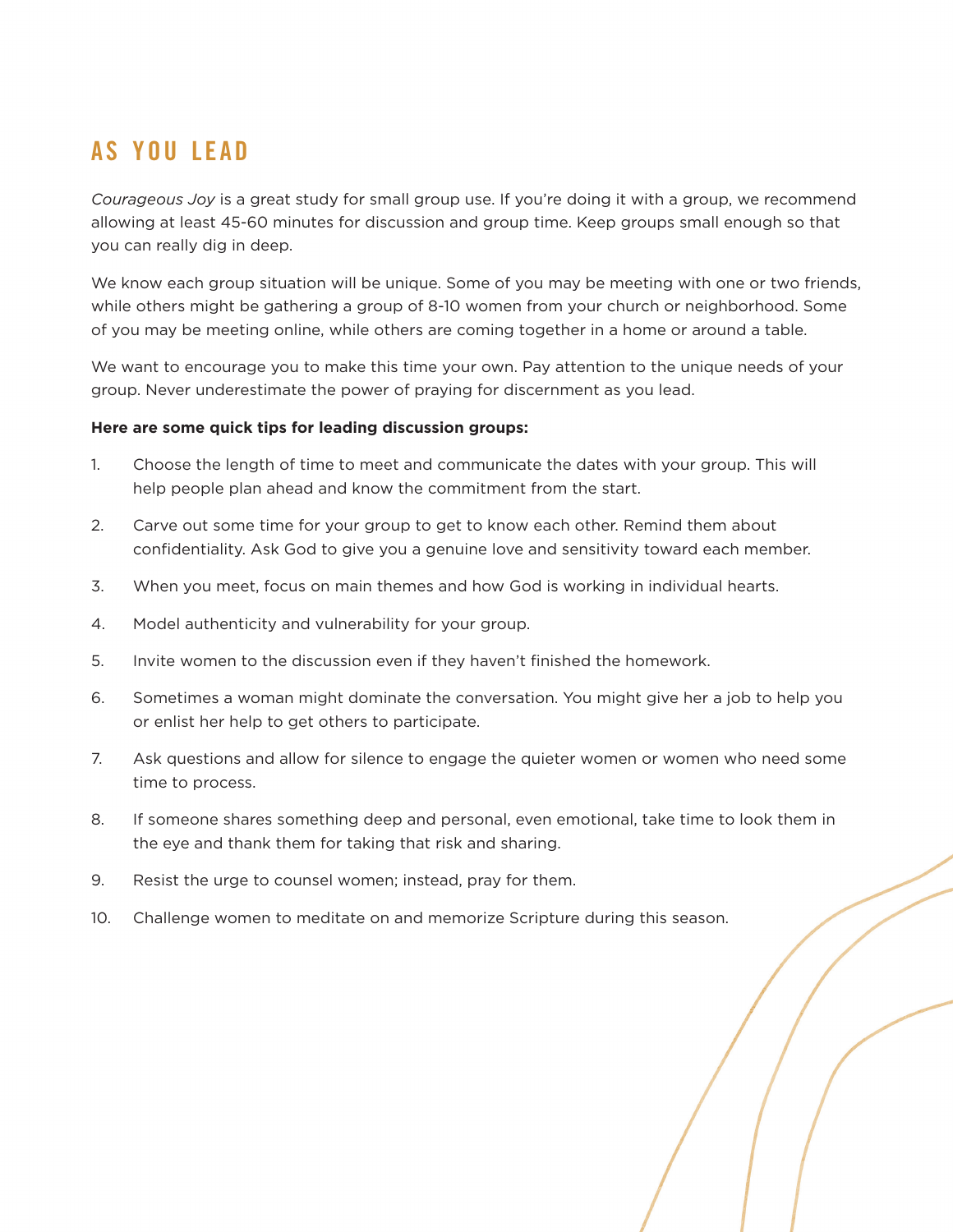# **ICEBREAKER SUGGESTIONS**

Have fun and be creative on how you break the ice with your group each week. You might consider asking a simple question like "What made an impact on you from the study or video teaching this week?"

The following are some icebreaker questions that might help you get to know your group members. You could ask one at the start of each meeting. You might also search online for icebreaker games for small groups or be inventive and make your own. **The idea is to help get to know the women in your group, to build trust and connections.**

- 1. Who did you spend the most time with growing up?
- 2. If you could travel anywhere in the world and money wasn't an object, where would you go?
- 3. Was there a moment you can remember where you decided to follow Jesus?
- 4. What food is your guilty pleasure?
- 5. When you think of the word "cozy," what comes to mind?
- 6. What has been one of the biggest challenges for you in this season?
- 7. What's your favorite order at your local coffeeshop, tea house or smoothie shop?
- 8. What is one book you can't do without?
- 9. What's a movie you could watch over and over again? Why?
- 10. What is something that helps you rest?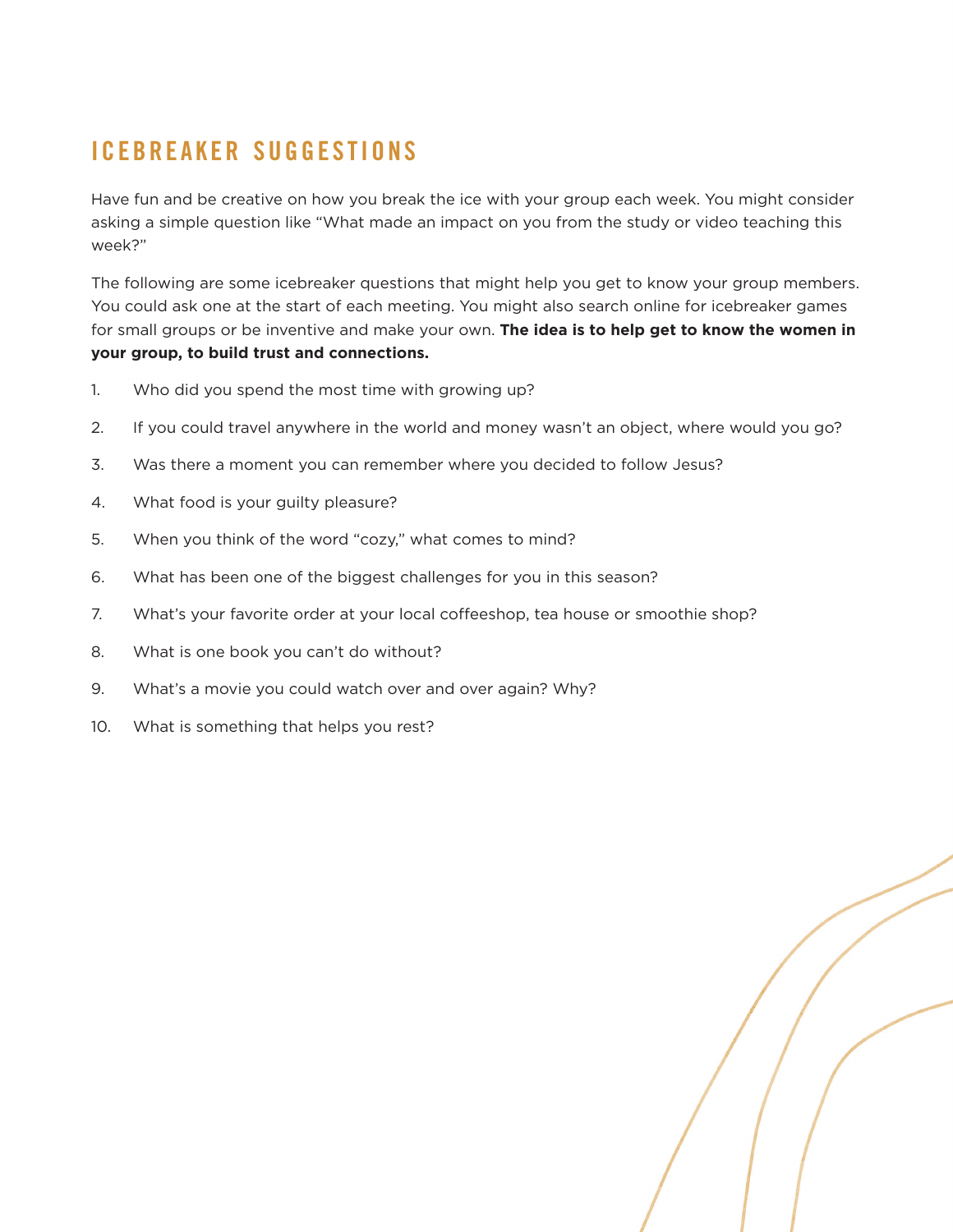# **WEEK OUTLINES**

The following are outlines for you to use for your group time each week. If possible, watch the weekly video together, then process the question from the video together before moving into discussion of the lessons. Conclude with a time of prayer approximately 10-15 minutes. Try to encourage your group to focus in on the prayer points for the day. You might consider having members pray for themselves and let others agree with them in prayer or share around the circle if you have time.

# **WEEK 1: WHAT IS JOY?**

### **Process together:**

Where do you most often find yourself looking for joy?

#### **Discuss:**

- 1. Read Colossians 3:2-5 together. What are some of the gifts you've received that come from God? (p. 16)
- 2. In Day 2 this week, we read three stories about things that were lost. Which of these three parables speaks most meaningfully to you? (p. 24)
- 3. Has anyone ever questioned your authenticity or criticized you for expressing joy or looking for the silver lining in a situation? (p. 28)
- 4. Read Romans 15:2-5 together. What is Paul's reasoning for why believers should serve others to the point of sacrificing themselves? Do you think this kind of service could bring you joy? (p. 35)
- 5. Which was emphasized as more important in the religious tradition or the family you were raised in: knowledge or joy? How did that affect your faith? (p. 40)

#### **Pray:**

Ask God to show you the path to courageous joy over these next six weeks. Pray together about areas you can make space for joy and delight.

# **Meditate:**

"He will delight in you with gladness. With his love, he will calm all your fears. He will rejoice over you with joyful songs." —Zephaniah 3:17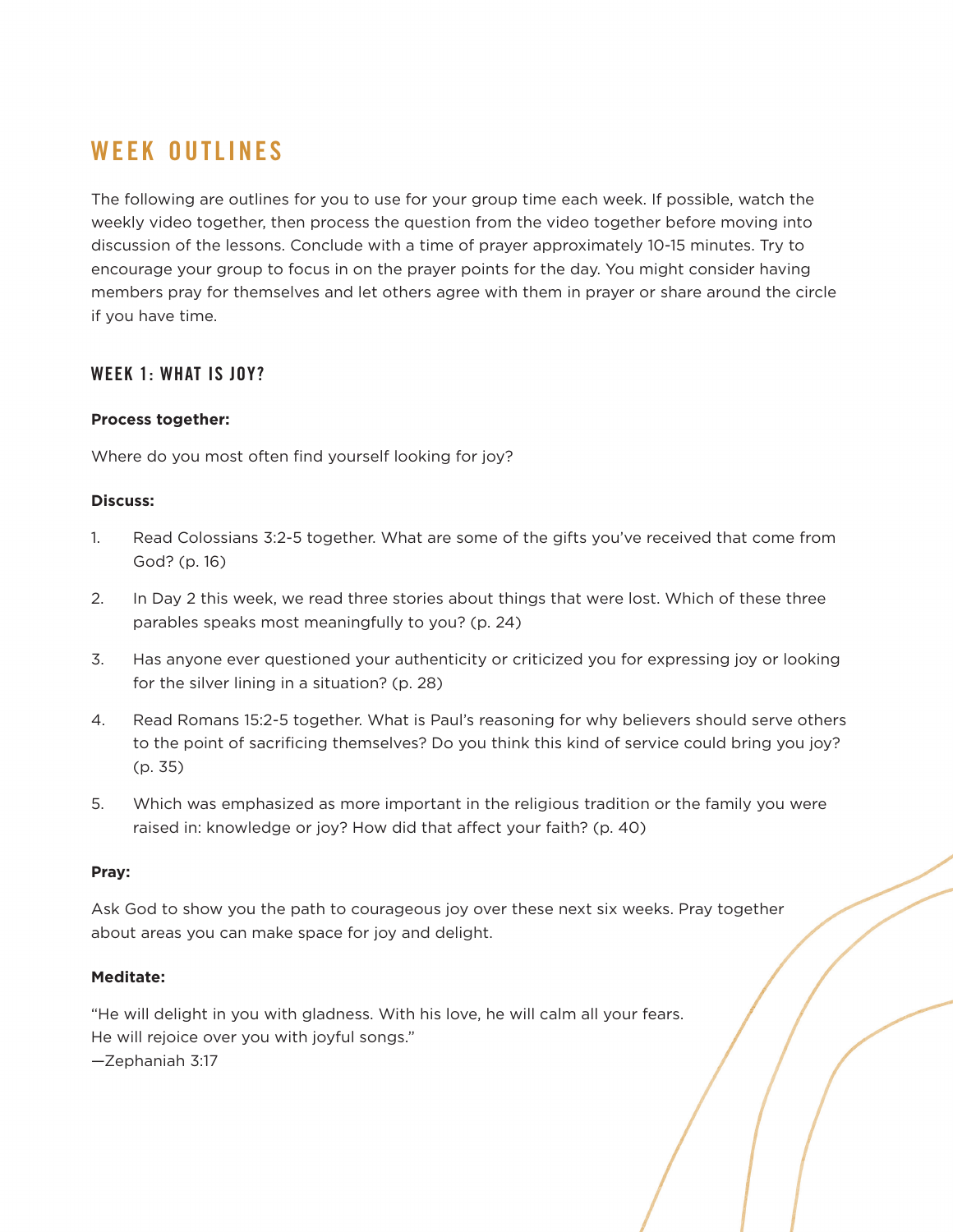# **WEEK 2: JOY IN THE LORD**

#### **Process together:**

What does "joy in the Lord" mean to you?

### **Discuss:**

- 1. Read John 15:9-17 together. How does Jesus describe the connection between love, obedience, and joy? How might it require courage to live out what Jesus is asking? (p. 53)
- 2. Have you ever been afraid of what others might think about the way you worship? How does that affect your ability to connect with God? (p. 58)
- 3. Read Matthew 6:19-21 together. What did Jesus say would happen to our earthly treasures? Have you experienced something that was once a source of pleasure becoming a source of pain?
- 4. In Psalm 16, what are some of the ways the author finds joy in the Lord?
- 5. Have you ever found joy somewhere completely unexpected? Describe where you found it and how that made you feel. (p. 76)

#### **Pray:**

Ask God to help you have eyes to see every bit of joy He has for you. Thank God for all the big and small ways He brings you joy.

# **Meditate:**

"This is the day the LORD has made; let's rejoice and be glad in it." —Psalm 118:24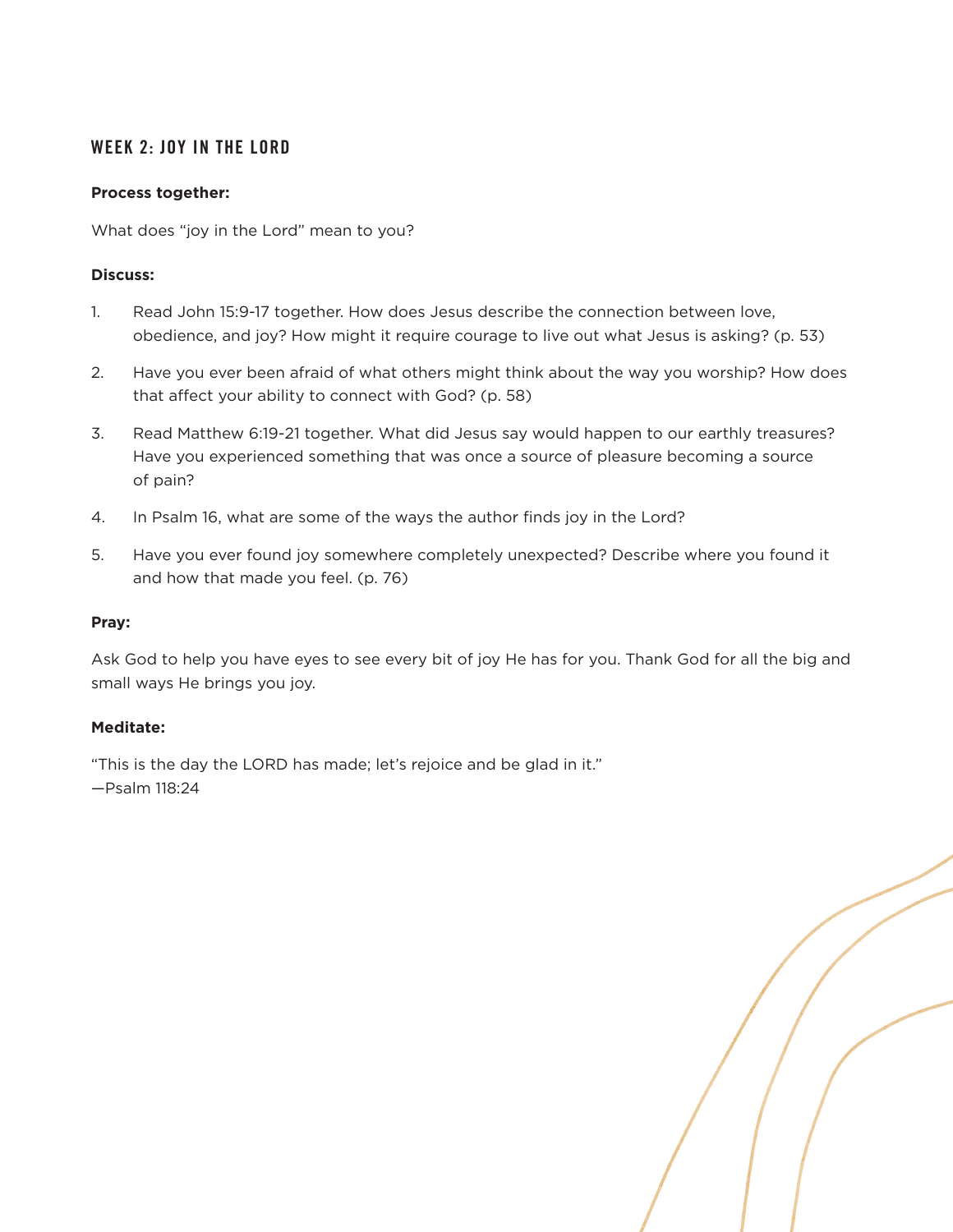# **WEEK 3: JOY IN WHO GOD MADE YOU TO BE**

### **Process together:**

How does thinking about the way God made you draw you closer to Him?

#### **Discuss:**

- 1. Have you taken tests or read books to discover your personality type? What did you learn about yourself? Which parts of the way God made you bring you the most joy? (p. 85)
- 2. Read Ephesians 2:10 together. What good works were you created to do? (p. 91)
- 3. Genesis 1:27 says that God created all people in His own image. What does that tell you about what determines each person's worthiness to be loved? (p. 98)
- 4. Read 1 Peter 3:14-15 together. What would you say to someone who asks where your joy comes from? (p. 107)
- 5. Read Proverbs 31:30 together. As you think about the value God places on our physical appearance versus how much He values our heart, do you feel encouraged or discouraged? (p. 112)

#### **Pray:**

Ask God to help you remember that you and those around you are created in His image. Praise God for His creativity and steadfast love.

# **Meditate:**

"For you created my inmost being; you knit me together in my mother's womb. I praise you because I am fearfully and wonderfully made; your works are wonderful, I know that full well." —Psalm 139:13-14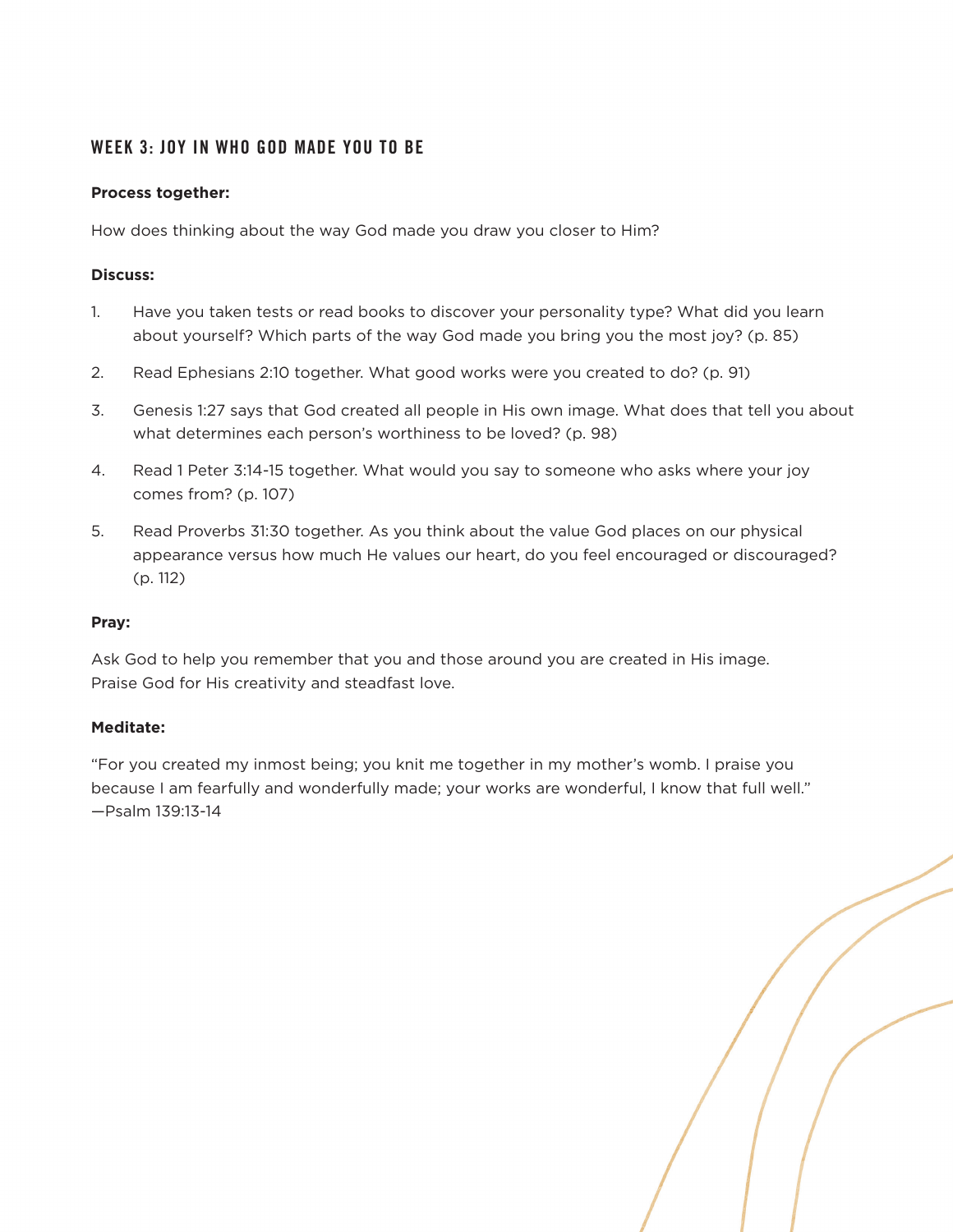# **WEEK 4: JOY IN THE GOOD TIMES**

#### **Process together:**

How do you make joy a daily practice?

### **Discuss:**

- 1. Read 2 Samuel 6:1-19 together in the NIV translation. How do these verses say that David and the Israelites celebrated? (p. 119)
- 2. Read Lamentations 3:22-26 together. What does it mean to believe the Lord's mercies never end? How has God's faithful love kept you from harm or despair? (p. 125)
- 3. Think about a time when you celebrated in an unusual way—either in what you were celebrating or how you celebrated. What about that experience gave you the most joy? (p. 130)
- 4. What is your favorite way to enjoy God's creation? Share your praise for the beauty of what God has made around you. (p. 139)
- 5. Read Psalm 100 together. How does this psalm minister to your soul? (p. 140)

#### **Pray:**

Thank God for never giving up on you. Ask Him to help you find joy this week and hold onto it.

# **Meditate:**

"But let all who take refuge in you be glad; let them ever sing for joy." —Psalm 5:11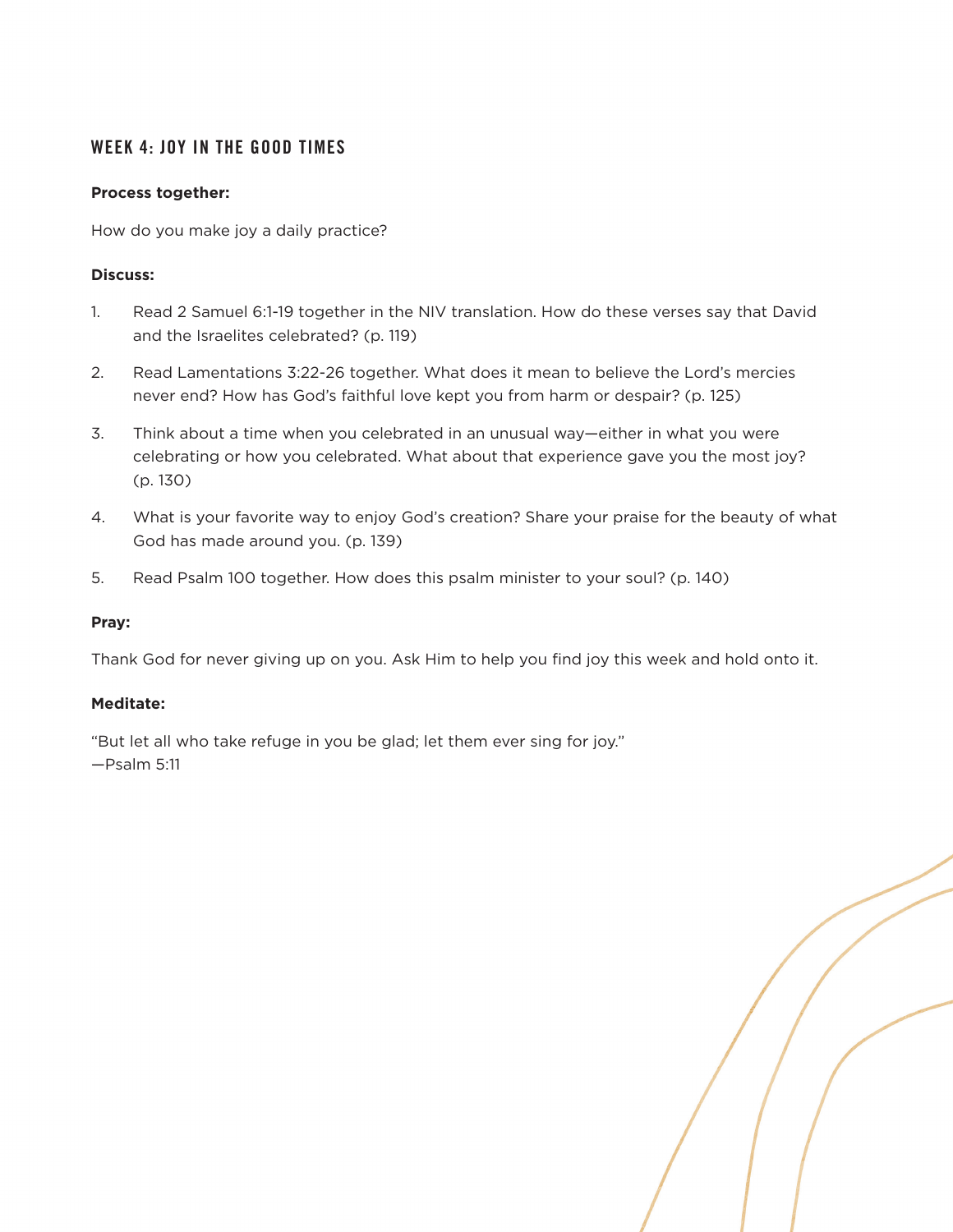# **WEEK 5: JOY IN THE BAD TIMES**

## **Process together:**

How have you found joy in the midst of your grief?

### **Discuss:**

- 1. Read 1 Thessalonians 4:13-15 together in the New International Reader's Version. How does this translation change or add to your understanding of Paul's message here? (p. 155)
- 2. Have you ever had a hard time worshiping during a difficult or painful season? What happened when you were finally able to surrender and sacrifice your praise and your pain to God? (p. 158)
- 3. Read Jeremiah 29:10-14 together. What do these promises from God—originally given to the Israelites living in exile—say about our own difficult circumstances? (p. 167)
- 4. What is one thing you can do today to bring your focus back to the Lord and His provision for you? How might this increase your courage and trust in His plans for you in this life? (p. 174)
- 5. Have you ever felt overwhelmed about either your own sin or the reality of living in a sinful world? Read John 3:17 together. How do these words bring you comfort and joy? (p. 178)

#### **Pray:**

Ask God to bring to mind any areas you might need to declutter in your life and heart. Pray together with your group about the steps you can take to experience freedom from internal clutter.

# **Meditate:**

"And the peace of God, which surpasses all understanding, will guard your hearts and minds in Christ Jesus."

—Philippians 4:7